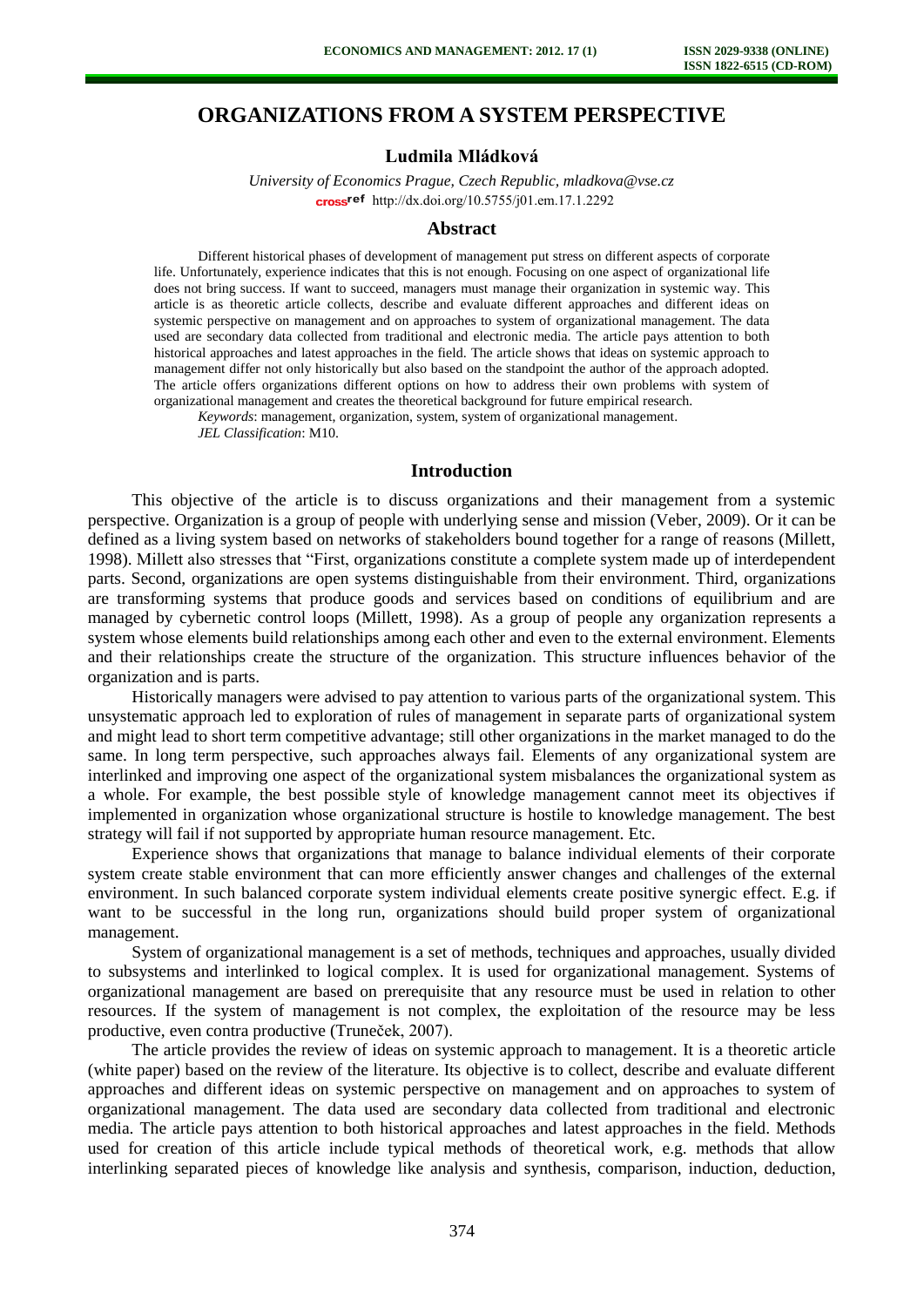abstraction, generalization and critical thinking. The article offers organizations different options on how to address their own problems with system of organizational management and creates the theoretical background for future empirical research.

### **Organization from as a System Perspective**

In management system perspective involves holistic thinking and understanding of situations, events and processes as interconnected. As any complex social system organization can be seen as a set of elements that all together create the greater whole. It is separated from its outer environment by more or less permeable borders. Organizations have input, outcomes and typical relationships between elements. Subsystems of such complicated system like organization may be bordered and develop various relationships with other subsystems and even external environment.

System is a purposefully defined set of elements and relationships among them that has as a whole certain qualities. These qualities determine the behavior of the system. The element of the system is its part that does not presume further structuring. System relation is connection between two elements or their groups (subsystems). Relations show interaction between subsystems and their parts. Structure of the system is organization of elements and relations (Vodáček & Vodáčková, 2009a). Peter Senge (1990) stresses importance of structure for behavior of any organization. "The term structure does not mean the logical structure of a carefully developed argument or the reporting structure as shown by an organizational chart. Rather, a systemic structure is concerned with the key interrelationships that influence behavior over time" (Senge, 1990).

Millett writes that "first, organizations are comprised of a set of interdependent parts, or sub-systems, that interact with each other to form a unified whole that gives the organization its unique identity. The organization is seen as being capable of making changes to these sub-systems, although it is recognized that this is not a simple process. From the presence of these interdependent parts, the organization develops configuration and structure. The sub-systems can form into a hierarchy of systems. For example, organizations are made up of individuals at the micro level. Individuals work within the context of groups at another level. The organization is also seen as a sub-system of a larger macro system, which may be identified as a larger organization, industry, society or economic zone" (Millett, 1998).

Millett stresses that organizations are open social systems and as such they are capable of negative entropy. Entropy refers to the natural capacity for a system to fall into decline and decay over time. It can indicate the relative degree of disorganization or disorder in the system or the potential for it (Millett, 1998). Bartol and Martin call negative entropy as "the ability of open systems to bring in new energy in the form of inputs and feedback from the environment in order to delay or arrest entropy, the decaying process" (Bartol & Martin, 1991a).

Millett writes "with respect to open social systems, the concept of equifinality indicates that a manager can use various methods and resources to achieve a desired outcome" (Millett, 1998). It means that managers who want to adopt systemic approach to their organization must forget managing their organization accidentally or on personal preferences and must create a system of management that covers all aspects (elements, relationships, structure, inputs and outputs) of the system of their organization. Such a system of organizational management creates synergy and helps organization to achieve their objectives.

## **Synergy**

Systemic managerial approach to organization may result in synergy. Word synergy comes from Greek synergos that means working together. Dictionaries offer two basic terms, synergy and synergism. Synergy is a mutually advantageous conjunction or compatibility of distinct business participants or elements (as resources or efforts) (Synergy, 2012a) or the interaction of two or more agents or forces so that their combined effect is greater than the sum of their individual effects and cooperative interaction among groups, especially among the acquired subsidiaries or merged parts of a corporation, that creates an enhanced combined effect (Synergy, 2012b). Synergy is a state in which two or more things [work](http://www.businessdictionary.com/definition/work.html) together in a particularly fruitful way that [produces](http://www.businessdictionary.com/definition/produce.html) an effect greater the [sum](http://www.businessdictionary.com/definition/sum.html) of their [individual](http://www.businessdictionary.com/definition/individual.html) effects. Expressed also as "the whole is greater than the sum of its [parts"](http://www.businessdictionary.com/definition/part.html) (Synergy, 2012c). Synergism is than combined action or operation and the potential ability of individual organizations or groups to be more successful or productive as a result of a merger (Synergism, 2012).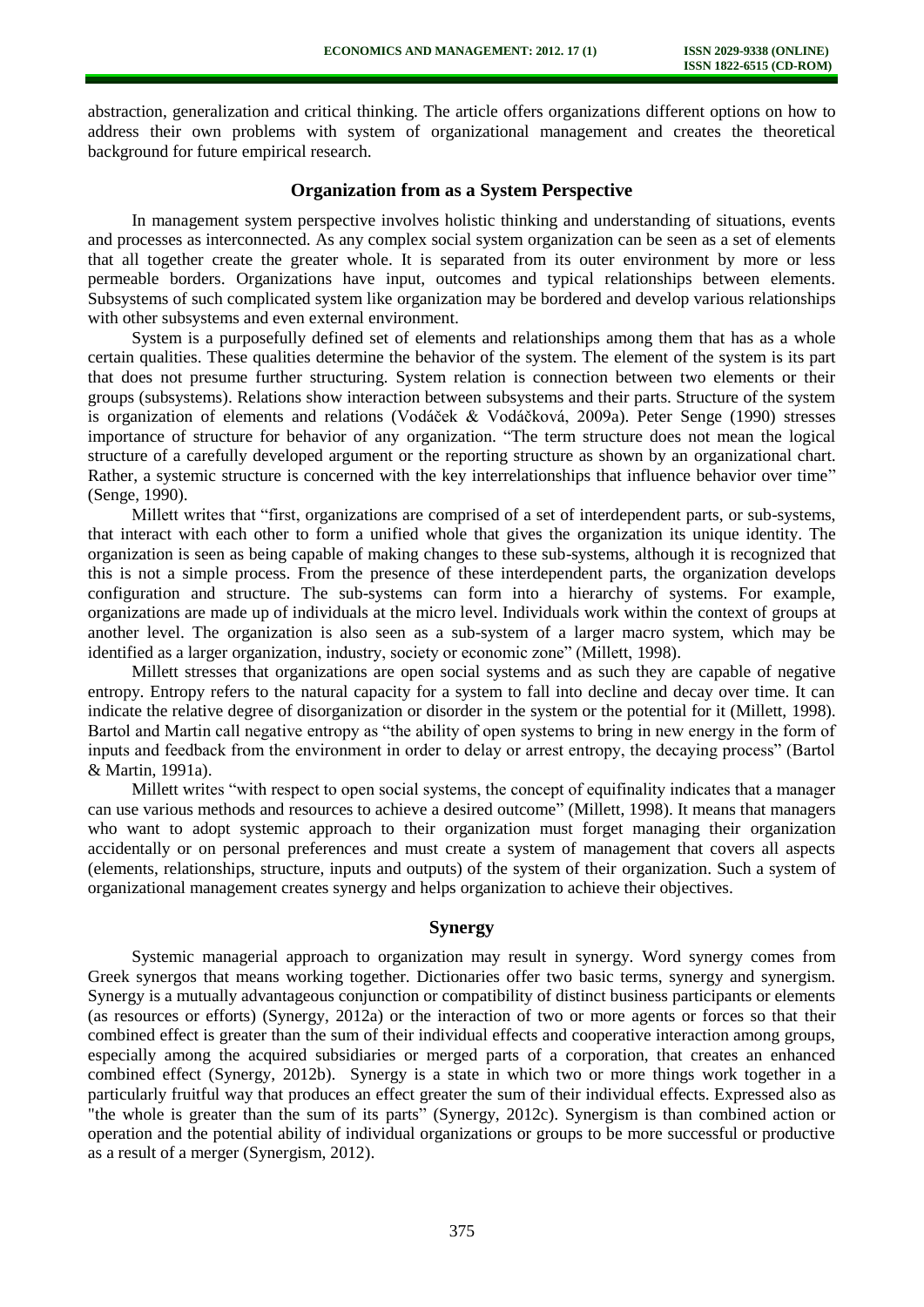In management theory, synergy is an ambiguous term. It is not defined and understood clearly. Definitions of authors from different fields are used. For example, Corning writes that "synergy broadly defined refers to combined (cooperative) effects that are produced by two or more particles, elements, parts of organism - effects that are not otherwise attainable. In this definition synergy is not "more" than the sum of the parts just different (as Aristotle himself long ago argued). Furthermore there are many different kinds of synergy" (Corning, 2005). Bartol and Martin understand synergy as "ability of the system to be more efficient than sum of performances of its individual parts. It means that an organization should meet its objectives in more efficient, effective way than if its individual parts function separately" (Bartol & Martin, 1991b). Gatewood, Taylor and Ferrell see synergy as "ability of the whole system to do more than sum of its part. Synergy comprises cumulative improving effects of corporate strategy. Basic idea is that organizational resources should be interlinked so that the joint performance of individual units is bigger than in that of isolated unit" (Gatewood & Taylor & Ferrell, 1995). Synergy can also be understood as "difference between the combined effect and sum of individual effects. The combined common effect emerges from interaction of group of people, material factors or forces. Synergy is behavior of compact system and it cannot be predicted from behavior of its individual parts. Synergy emerges by cooperation of subsystems and creates new holistic behavior of the system. Synergy can be understood as a cooperation effect. Involvement of individual subsystems cannot be guessed from the holistic behavior or synergy" (Vodáček & Vodáčková, 2009b). Synergy brings the factor of interdependence. "It is not possible to realize change of one subsystem without influencing other subsystems and productivity of organization as a whole" (Truneček, 2009).

Definitions listed above indicate that synergy of individual subsystems of the system of organizational management helps organization to achieve effects that cannot be achieved by simple interlinking of effects of separated subsystems.

### **Approaches to System of Organizational Management in Literature**

Literature offers three different types of systemic approaches to organizational management. They are systemic approaches to organizational management based on division of labor, dynamic approaches and autopoietic approaches.

Systems of management based on division of labor classify activities to subsystems by the principle of specialization. These systems work well especially in stable linear environment, where organization can predict future behavior of its constituents with high probability. Many of such systems were developed for hierarchical organizational structures and environment of centralized decision making and control (Mládková, 2010). One of first who created complex system of organizational management was Henry Fayol (Veber, 2000; Veber, 2009). His system is built of six areas of corporate activities; technical, commerce, financial, security, accountancy and administrative (managerial). Administrative area consists of five administrative activities; prediction (planning), organizing, directing, coordination and control. These five areas represent what we call managerial functions these days. The whole system is accompanied by 14 principles of management: division of labor, authority and responsibility, discipline, unity of command, unity of direction, subordination of individual interest to general interest, remuneration of personnel, centralization, line of authority, order, equity, stability of tenure of personnel, initiative and esprit de corps (Fayol, 1949; Veber, 2000; Veber 2009). Fayol's system of management is a complex system that can be used even now. Of course in adequate conditions and individual activities and principles must be well performed and coordinated (Mládková, 2010).

Works of German sociologist Max Weber represent another early attempt in the field of systemic approach to management. Weber's system works on mechanical principles where every individual knows his duties and rights. In his researches in churches and army Weber discovered some principles of management that are generally applicable and summarized them in the concept called rational bureaucracy (Veber, 2000). Weber emphasizes that bureaucratic organizations are an attempt to subdue human affairs to the rule of reason and that it is possible to conduct the business of the organization according to calculable rules (Borgatti, 2010). "Weber made a distinction between authority and power. According to Weber power educes obedience through force or the threat of force which induces individuals to adhere to regulations. In contrast, legitimate authority entails that individuals acquiesce that authority is exercised upon them by their superiors" (Cutajar, 2010). Max Weber defined principles of his system of management on rational-legal authority. He highlights 6 principles: formal hierarchical structure, management by rules, organization by functional specialty, managers as salary officials, employment based on technical qualification, written documents. "Authority and responsibility are clearly defined and officially sanctioned. Job descriptions are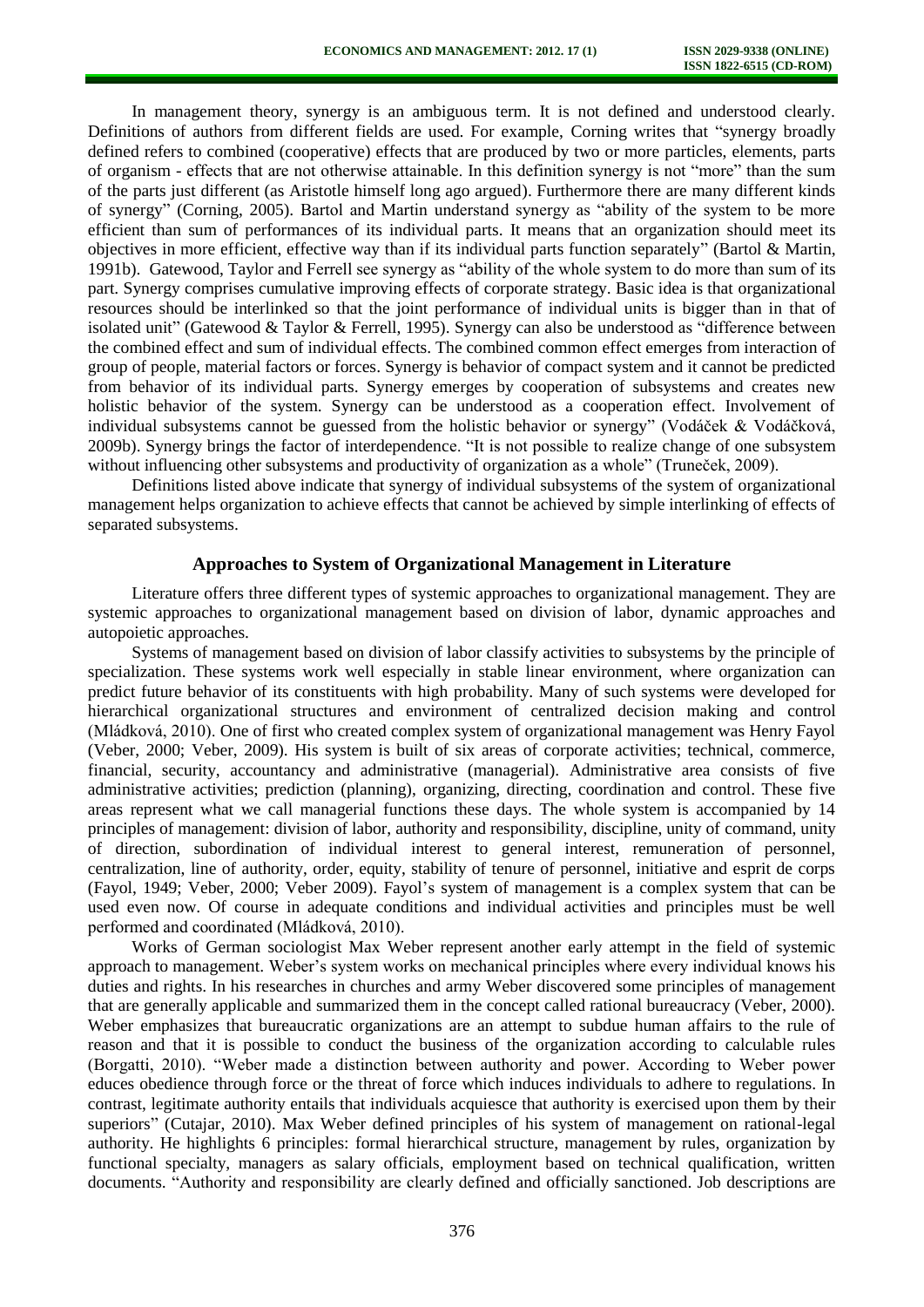specified with responsibilities and line of authority. All employees have thus clearly defined rules in a system of authority and subordination." (Cutajar, 2010).

Luther Gulic and Lyndall Urwick built on the work of H. Fayol and focused on systemic management of internal managerial functions. Gulic created classification of managerial functions called POSDCORB. The acronym includes seven basic functions – planning, organizing, staffing, directing, coordinating, reporting and budgeting. By the author, every executive should execute them as they are necessary for efficient management of corporate activities (Gulick, 1937; Veber, 2000). Urwick believed in social engineering and thought that employees should be managed in impersonal way. He integrated Fayol's administrative approach with Taylor's scientific management (Parker & Ritson, 2010; Veber, 2009) and human relations movement (Parker & Ritson, 2010) Urwick stressed that organization must understand its purpose which influences its behavior. Organizations should be organized by specialization, e.g. individual employees must be responsible for clearly defined jobs. Job descriptions should be in written form. In such organization, coordination must be executed; work of individuals and departments must be coordinated by managers. Principle of one authority should be obeyed and related to the principle of responsibility. In Urwick's opinion, span of control should be small; number of direct subordinates should not exceed 6 people. Organizations should be continuously reorganized in relation to their needs (Mládková, 2010).

Tomáš Baťa, Czech entrepreneur, developed simple but functional system of management based on planning, cost centers, self management of workshops, clear responsibilities of managers, weekly accountancy, participation of profit and loss and stress on order and discipline (Veber, 2009). Baťa's system was built on high ethical and moral values and is known for its relation to social responsibility (Zelený, 2010).

Dynamic approaches to system of organizational management reflect changes from static to turbulent global environment. Peter Senge the author of concept of learning organization and Elliot Jaques proponent of the theory of stratification represent these approaches. Senge understands the corporate system as a group of interlinked elements that depend one on the other and that create complex and unified whole with the sense. Structure of the system influences its behavior and behavior of its parts. Senge's system of management is based on five disciplines that when used in balanced way promotes organizational learning. Such organization is perceived as a learning organization. Disciplines that support organizational learning are personal mastery, mental models, shared vision, team learning, system thinking.

Personal mastery is the ability of individuals in organization to learn and develop continuously. As Jedinák and Šugár (2011) write, human capital is the most precious resources of any organization and organizations should pay it prior attention. It is important because individual learning is basic prerequisite of organizational learning. Mental models are unconscious deeply rooted personal images that influence how we understand reality and respond to external and internal incentives. Mental models may accelerate or limit both individual and organizational learning. Shared vision is the ability to create and share objectives in organizations. Fully accepted shared vision motivates employees. Team learning represents interaction of individuals and teams and leads to acceleration of organizational learning. System thinking is a toolset how to understand the world in complex way (Senge, 1990, Mládkova, 2003).

Elliot Jaques addresses system of organizational management in different way than already mentioned authors. He divides organization to seven so called strata. Each stratum is a level represented with certain decision making complexity. The higher the stratum, the more complex are tasks from the point of decision making and the more cognitive capacity they require from the work performer. To achieve effectiveness of the system of organizational management, it is important that the level of work matches the current cognitive capabilities of the person in the role. Such a person can make more effective decisions and sound judgments (Stamp, 1992). The level of work in a layer (stratum), according to Jaques is the "target completion time of the longest task, project or program assigned to that role" (Jaques, 1989). In terms of time-span, Jaques has distinguished between very concrete levels of cognitive ability to the very abstract where a person has the capability of seeing several different possibilities and consequences and relating one possible outcome to the others. Jaques argues that when organizations' hierarchies correspond to his identified strata, and when people have a clear picture of what is expected of them, companies can achieve "requisite organization", allowing people to reach their full potential. The aim therefore is not to do away with or undermine hierarchies, but to rather make them work more effectively (Ross, 1992).

 Autopoietic approach is a latest approach. By Truneček (2007) autopoietic system is internally differentiated system that defines its relevant external environment, and keeps semi permeable borders with its surroundings. These borders are result of internal processes which influence one another and are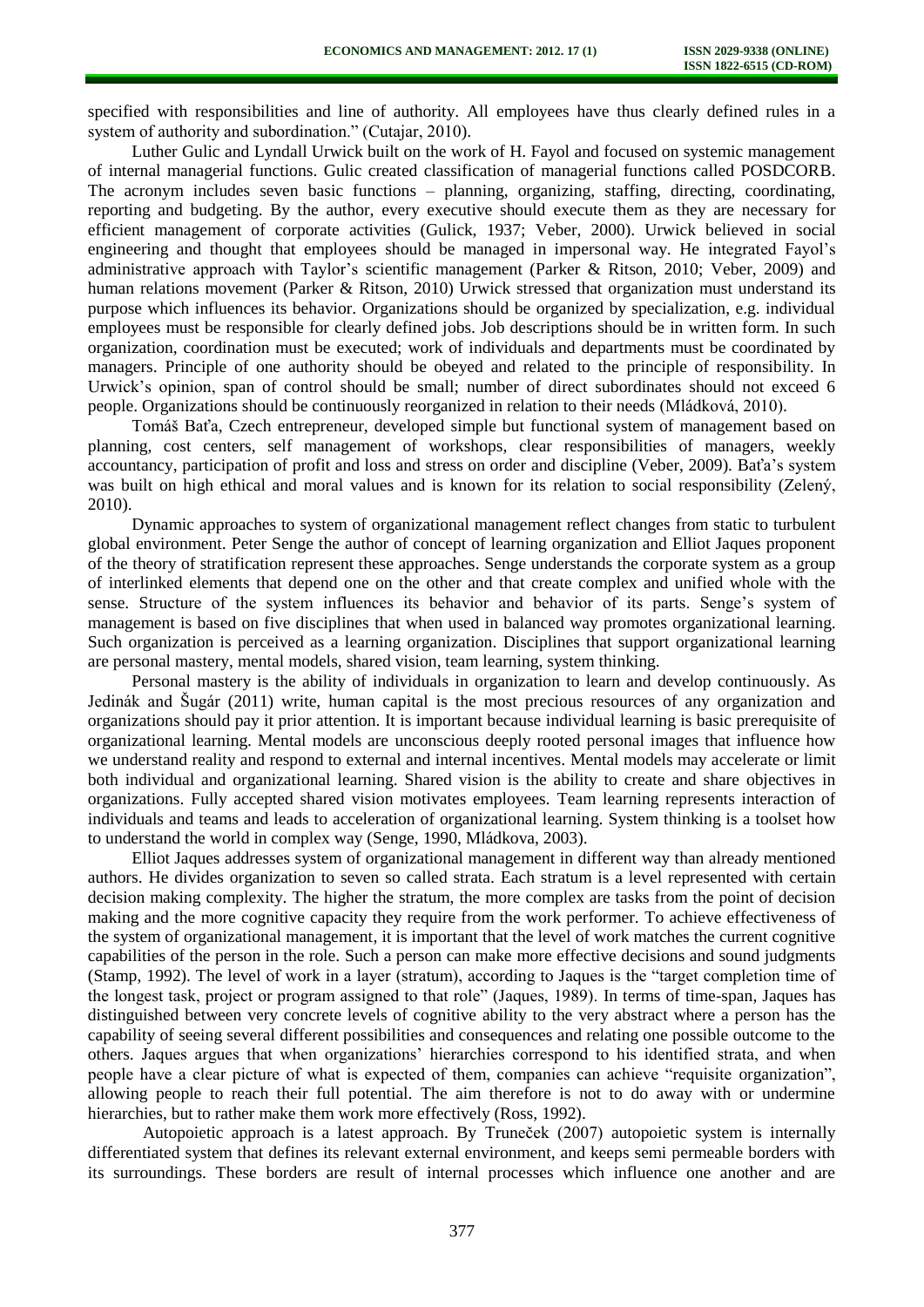responsible for regeneration of system elements. Autopoietic systems of management search inspiration in living cells. Theory of autopoiese classifies selfmanaging systems as autopoietic. Autopoietic systems develop independently from themselves and manage themselves. Such system of organizational management simulates behavior of living organism (Truneček, 2007). Autopoietic systems of organizational management do not fully abolish previous two models of system of management, the one based on division of labor and the dynamic one. Modern system must have some structure as those based on division of labor and be dynamic as system of Senge or Jaques. Compared to two previous types of systems autopoietic systems put stress on different factors, mostly on human cooperation and knowledge sharing. Autopoietic systems are characteristic by flat organizational structure, suppression of model of sub ordinance and power of one employee over the other, stress on permanent learning and ability to self manage. Organizations in which this system was identified usually employ high number of knowledge workers (Mládková, 2010).

System of organizational management based on six bubbles provides the example of autopoietic systems (Truneček, 2004).





This system of management classifies all managerial activities to six organizational subsystems; strategy, corporate processes (processes of organization), culture, IT architecture, organizational structure and human capital. Six sub systems of this system of organizational management intercommunicate one with the other and are kept together by organizational knowledge. Organization should optimize individual sub systems so that they created synergy that is the benefit of this type of system of organizational management (Mládková, 2010).

Autopoietic management works in practice but does not have theoretical background. As many managers admit, they choose this system of management as the one most applicable in chaotic global environment. Their system of management was developed by method of experiments and failures. The pragmatic reality probably overtook the theory (Mládková, 2010).

## **Negative Synergy**

Properly balanced system of organizational management creates a synergy. Synergy is a major motive why managers try to harmonize subsystems of the system of organizational management in the bigger whole. It is the benefit they want to achieve. But the result of synergy is not always positive. Practical life provides situations when synergy does not bring required effect; just opposite. Effect of the cooperation of subsystems of the system of organizational management may also interlink in undesirable way. In such situation we talk about negative synergy (Vodáček & Vodáčková, 2009c; Bartol & Martin, 1991).

Even though the aspect of the negative synergy of the system of organizational management is important, managerial literature does not pay adequate attention to it. Articles written on negative synergy are mostly limited only to negative synergy in human contact and communication and the author of this article failed to find works on negative synergy adequate to the topic of this article in the literature when writing this article.

### **Conclusions**

The purpose of this article was to discuss the topic of systems of organizational management. First, the important terms system and synergy were defined. The literature offers many definitions of these terms, only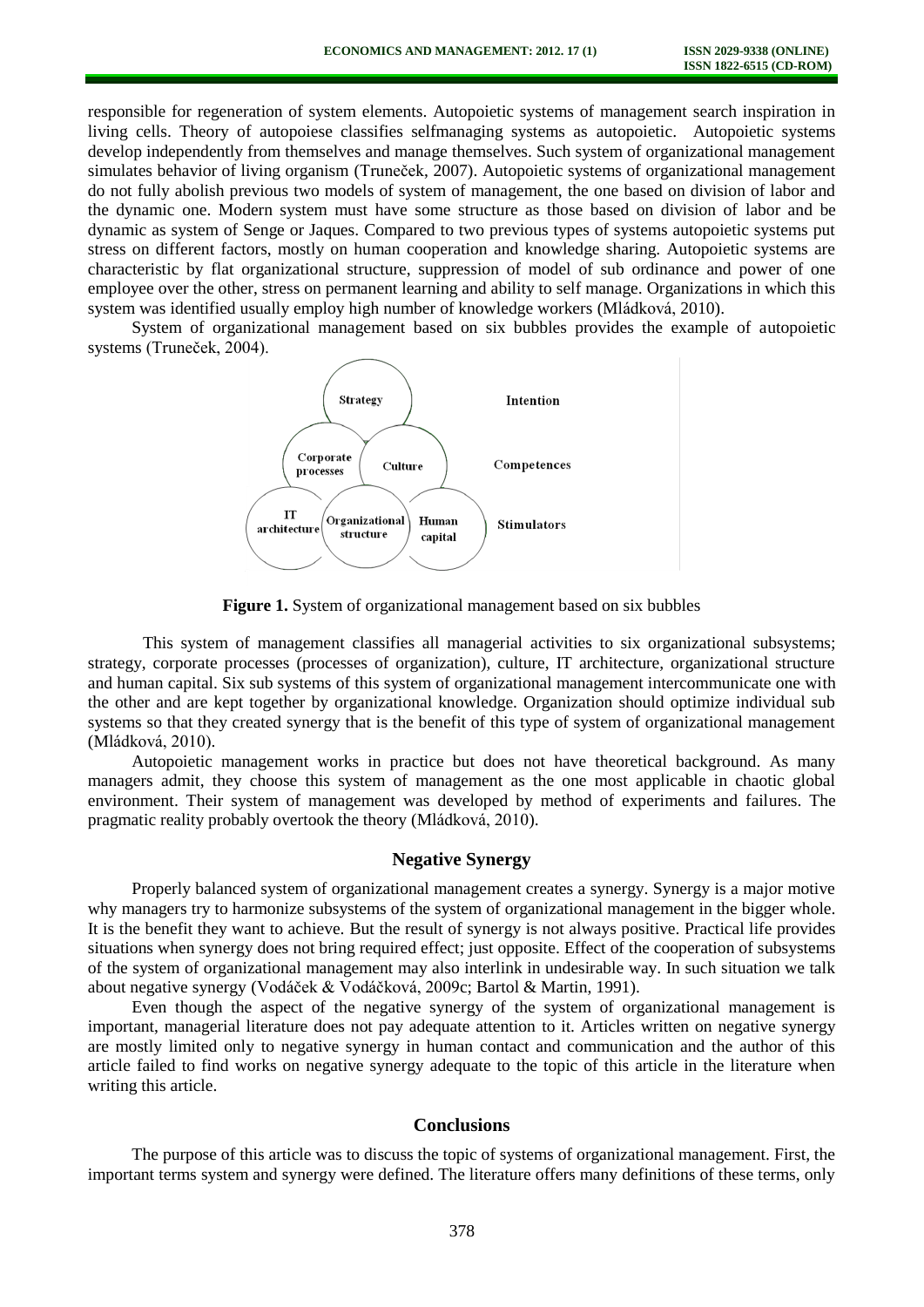these relevant to the topic of the article were mentioned. Than the term system of organizational management was explained and three historical phases of development of ideas on this topic were discussed. As management is not an exact science and does not provide humans who use its results definite solutions and ideas, it cannot be said which of three approaches to the systems of organizational management is the best one. Historically autopoietic approaches follow dynamic approaches that replaced approaches on division of labor but it depends solely on real external and internal conditions of every organization which approach they choose and implement.

The author of the article is aware of limits of her work. First, not all available knowledge on chosen topic could be discussed in this article. It is planned to do other works to explore the topic in more detail, especially approaches of individual authors. Second, the author failed to find articles on negative synergy in relation to the topic of systems of organizational management. It seems that managerial literature does pay attention only to desired positive results of synergy and totally ignores possible negative outcomes. The author of the article thinks that topic of negative synergy is an extremely potential topic that deserves more detailed attention and both theoretical and empirical research in future.

### **References**

- 1. Bartol, K. M., & Martin, D.C. (1991a) Management. McGraw-Hill. New York. (pp. 66). In Millett, B. (1998). Understanding organizations: the dominance of system theory. International Journal of Organizational Behaviour, 1 (1). Retrieved from [http://www.usq.edu.au/extrafiles/business/journals/hrmjournal/internationalarticles/domofsystemstheorymillett.pdf.](http://www.usq.edu.au/extrafiles/business/journals/hrmjournal/internationalarticles/domofsystemstheorymillett.pdf.%20cited%203.2.2012.%2013:08)  [cited 3.2.2012. 13:08.](http://www.usq.edu.au/extrafiles/business/journals/hrmjournal/internationalarticles/domofsystemstheorymillett.pdf.%20cited%203.2.2012.%2013:08)
- 2. Bartol, K. M., &, Martin, D. C. (1991b) Management. McGraw-Hill. New York. In Vodáček, L., & Vodáčková, O. (2009) Synergie v moderním managementu. Vyd. 1. Praha: Management Press, (pp 40). ISBN 978-80-7261-190-4.
- 3. Borgatti, S. P. (2010) Weber's Rational Bureaucracy. Retrieved from http://www.analytictech.com/mb021/bureau.htm 4.10.2010 19:04.
- 4. Corning, P. (2005). Holistic Darwinism, Synergy, Cybernetics and Bioeconomics of Evolution. (pp. 132). USA: The University of Chicago Press. ISBN 0-226-11613-1.
- 5. Cutajar, M. (2010) Max Weber Bureaucracy Theory. Retrieved fro[m http://www.suite101.com/content/max-weber](http://www.suite101.com/content/max-weber-bureaucracy-theory-a267433%204.10.2010%2018:54)[bureaucracy-theory-a267433 4.10.2010 18:54.](http://www.suite101.com/content/max-weber-bureaucracy-theory-a267433%204.10.2010%2018:54)
- 6. Millett, B. (1998). Understanding organizations: the dominance of system theory. International Journal of Organizational Behaviour, 1 (1). Retrieved from [http://www.usq.edu.au/extrafiles/business/journals/hrmjournal/internationalarticles/domofsystemstheorymillett.pdf](http://www.usq.edu.au/extrafiles/business/journals/hrmjournal/internationalarticles/domofsystemstheorymillett.pdf%20.%20cited%203.2.2012.%2013:08)  [. cited 3.2.2012. 13:08.](http://www.usq.edu.au/extrafiles/business/journals/hrmjournal/internationalarticles/domofsystemstheorymillett.pdf%20.%20cited%203.2.2012.%2013:08)
- 7. Fayol, H. (1949) General and industrial management. Retrieved from http://www.hrmguide.co.uk/history/classical\_organization\_theory\_modified.htm 4.10.2010
- 8. Gatewood, R.D., & Taylor, R.R., & Ferrell, O.C. (1995) Management. Comprehension, Analysis, and Application. Chicago. Irwin. In Vodáček, L., & Vodáčková, O. (2009) Synergie v moderním managementu. Vyd. 1. Praha: Management Press, ( pp 39). ISBN 978-80-7261-190-4.
- 9. Gulick, L. (1937) "Papers on the Science of Administration." New York, Institute of Public Administration.
- 10. Jaques, E. (1989) Requisite Organization, Virginia. Cason Hall. Available at: Grobler S. W. 2006. Organizational structure and Elliott Jaques's Stratified Systems Theory. The Essence of Levels of Work. Retrieved from http://www.google.com/search?hl=en&ei=705ITIuHDJSSjAew7MmlDg&q=Theory+of+stratified+systems&start= 30&sa=N 22.7.2010 16:14
- 11. Jedinák, P., & Šugár J. (2011). Method of evaluation interview in the Police of CR. Results of Research. Security Theory and Practice. 3/2011. Prague. ISSN 1801-8211.
- 12. Millet, B. (1998) Understanding Organizations: The dominanance of systems theory. International Journal of Organizational Behaviour, 1(1), 1-12 ISSN 1440-5377 Retrieved from <http://www.usq.edu.au/extrafiles/business/journals/hrmjournal/internationalarticles/domofsystemstheorymillett.pdf> 3.2.2012 13:08
- 13. Mládková, L. (2003) Management in Non Linear Environment. VŠE. Praha. ISBN 802450472-3.
- 14. Mládková, L. (2010) Systems of Organizational Management. Maneko 2/2010. Issue 2. Institute of Management of Slovak University of Technology in Bratislava. SR. Pp 171-181. ISSN 1337-9488.
- 15. Parker, L.D., & Ritson, P. **(**2010). *Rage, Rage, against the Dying of the Light: Lyndall's Urwick Scientific Management.* Retrieved from [http://www.ncl.ac.uk/nubs/assets/documents/camh\\_leeparker.pdf](http://www.ncl.ac.uk/nubs/assets/documents/camh_leeparker.pdf) 3.2.2012 22:05.